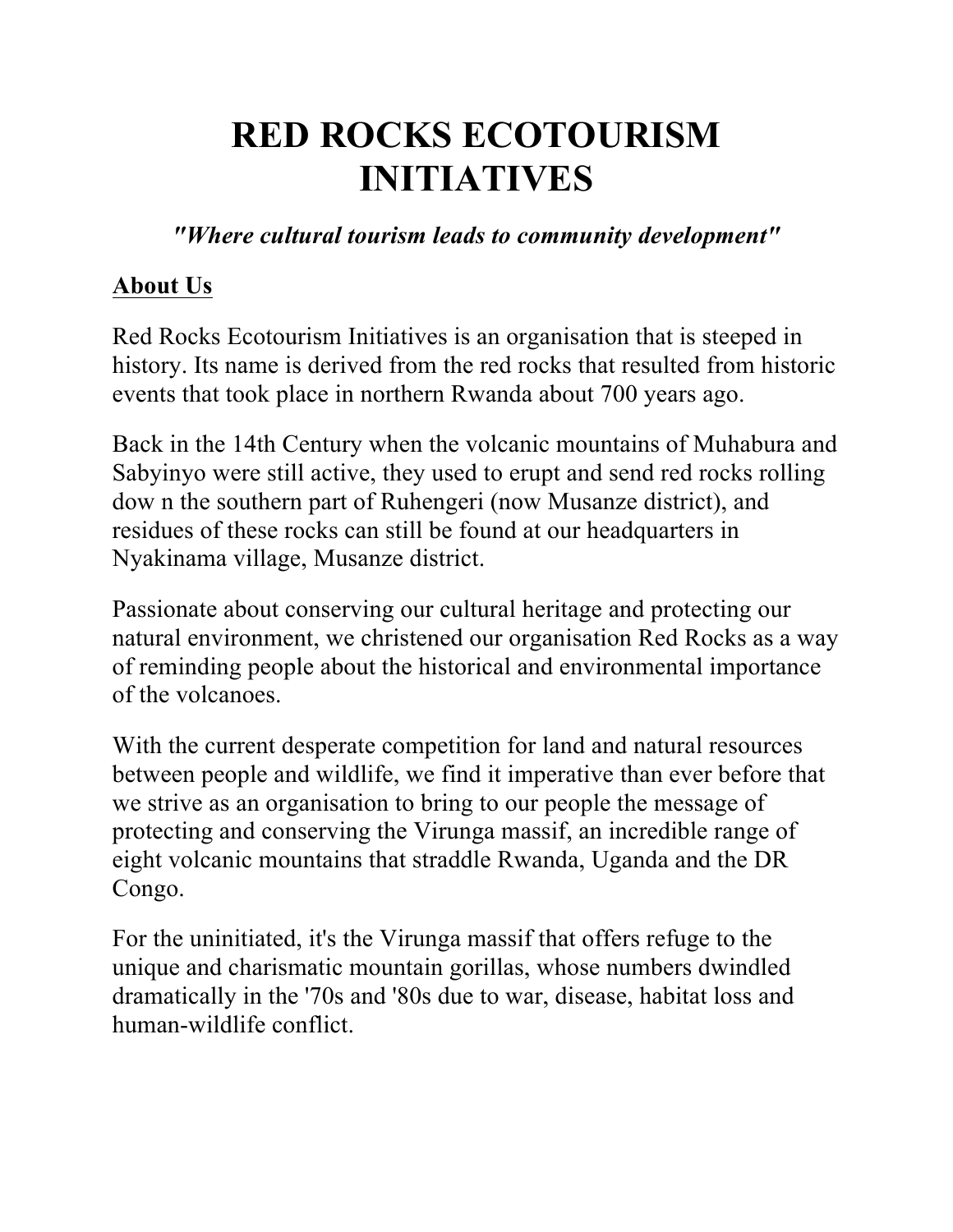#### **Our Mission**

To support training, capacity building, environmental protection, nature conservation, and promotion of good practice.

#### **Our Vision**

To protect our cultural heritage and develop ecotourism research and information to stir socioeconomic development.

#### **Gorilla Trekking**

Red Rocks Ecotourism Initiatives organises gorilla trekking expeditions that aim to promote conservation, social-economic development and tourism. We specialise in forms of sustainable tourism that focus on local socioeconomic development and natural/cultural heritage conservation.

We work with local communities to create awareness of the region's unique cultural heritage and the benefits that accrue from protecting the environment through conservation.

Indeed, Red Rocks Ecotourism Initiatives offers huge potential to create employment and help achieve regional development objectives of poverty alleviation, economic growth, and conservation of our abundant natural and cultural resources.

## **Red Rocks Camps**

With campsites nestled in all the three countries that share the Virunga massif — Rwanda, DR Congo and Uganda — Red Rocks Ecotourism Initiatives also caters to the needs of adventurous campers.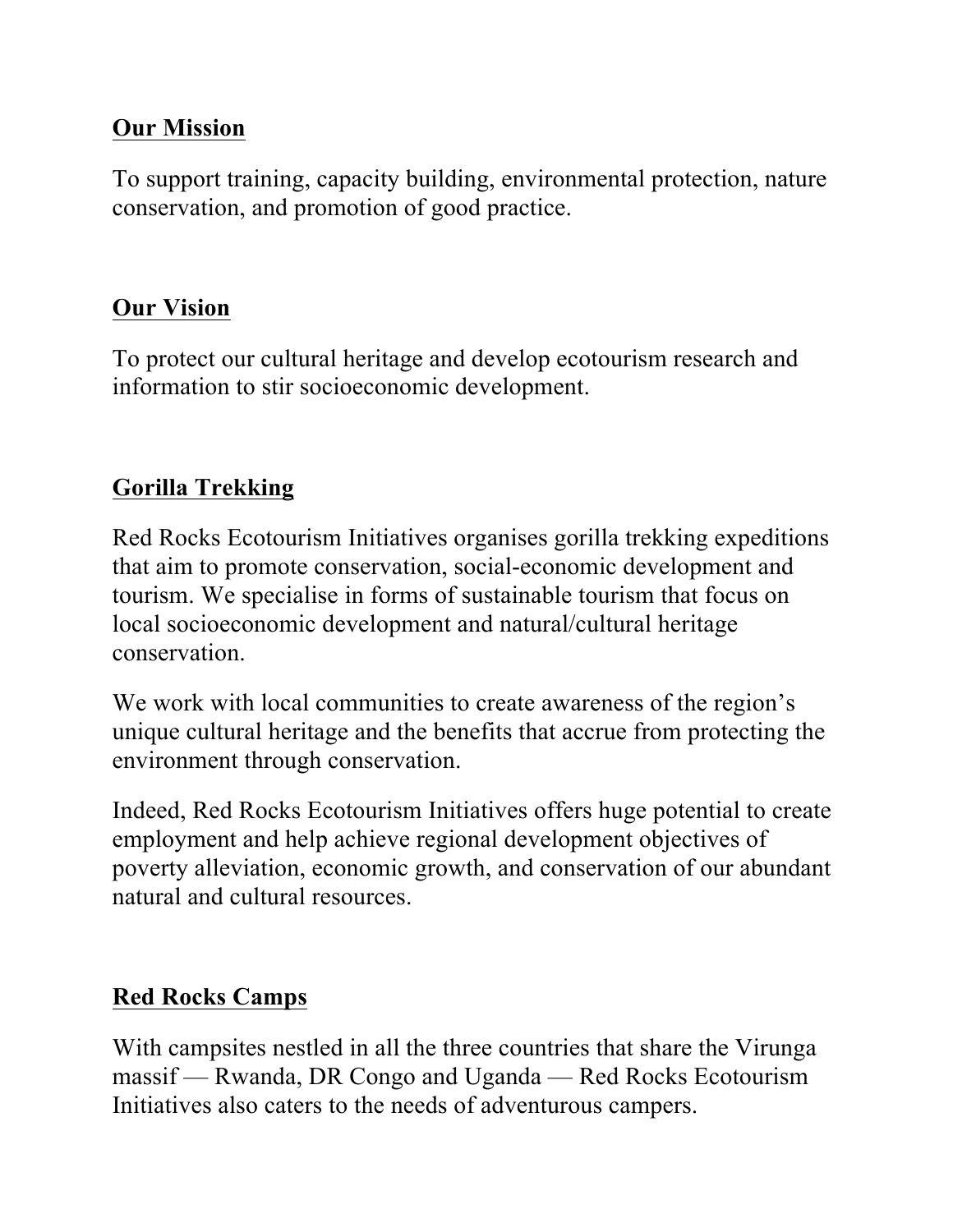And our campsites offer more than just camping; they also teem with women enjoying banana beer and others involved in various activities such as basket weaving, which offer guests a peek into the unique and interesting cultures of the peoples around the Virunga massif. What's more, in the evenings, our guests get to sit around the bonfire and swap stories with friends and strangers.

And then there is the food! When it comes to this department, our campsites offer guests an opportunity to taste delicious traditional cuisines, which they can also prepare themselves — if they wish to.

#### **Cultural Tourism**

Red Rocks Ecotourism Initiatives offers tourists an insight into Rwanda and its culture and traditional practices. Tour packages such as homestays take visitors on a trip through our history and culture as they journey through the beautiful scenery in Rwanda, DR Congo and Uganda.

Each year since 2012, Red Rocks Ecotourism Initiatives organises the Cultural Tourism Week, which brings together local communities, conservationists, safari tourists, and tourism industry players for a weeklong celebration of cultural tourism at our headquarters in Nyakinama village, Musanze district.

This one-of-a-kind event has brought about positive gains to Musanze communities by using tourism as a tool for conflict resolution.

In fact, the tourism department at the Rwanda Development Board endorsed this annual event as a curtain raiser for Kwita Izina, the annual baby gorilla naming and conservation ceremony.

Activities within the seven-day event include different cultural music performances, the Yoga Gorilla Camp, conservation debates, and more.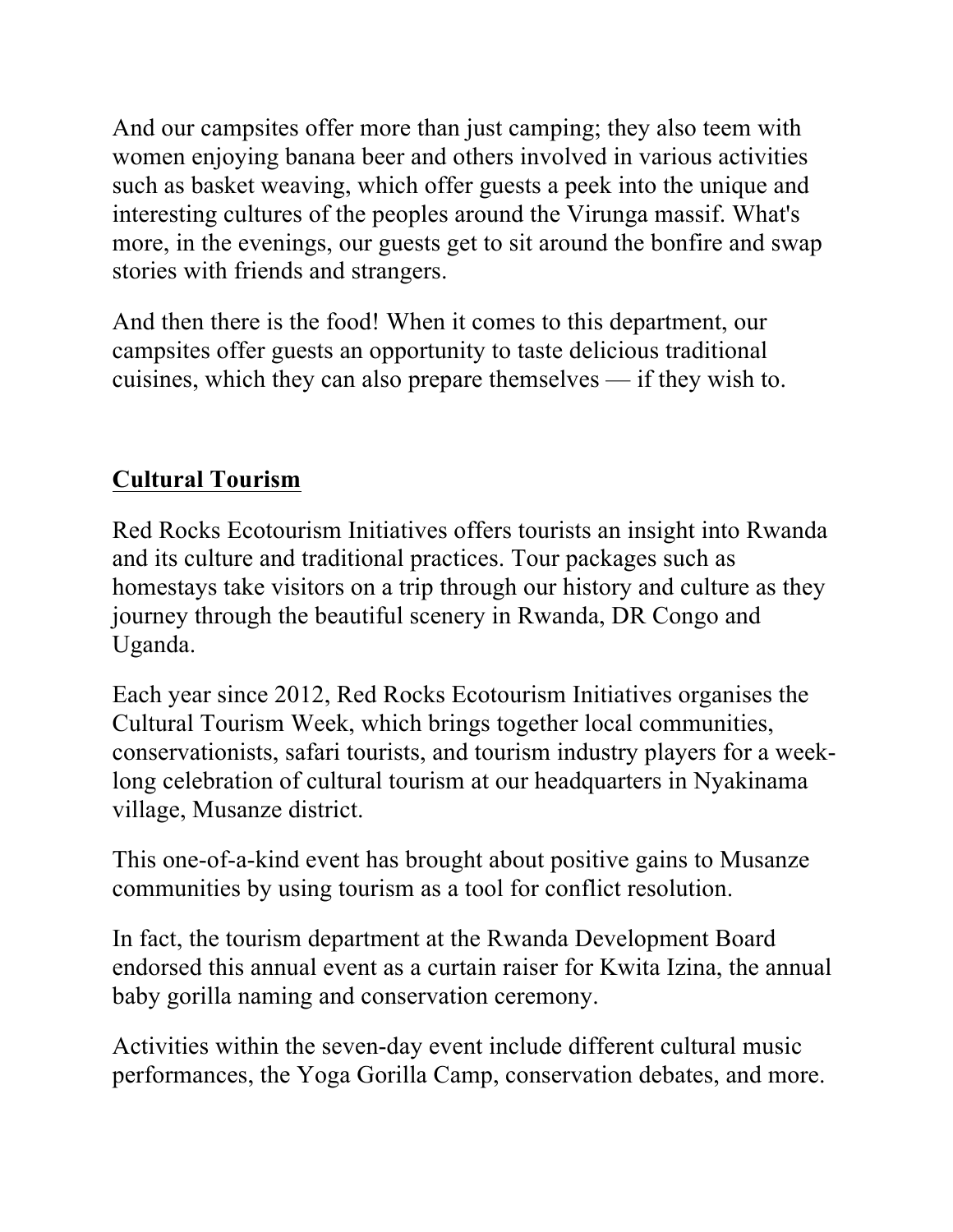During the event, participants, communities and exhibitors get a chance to discuss the future of conservation and tourism. In addition, attendees are regaled with testimonies from locals that have directly or indirectly benefited from the event since its inception in 2012.

### **Conservation Debates**

Given the short history of the Virunga's ecotourism, there is a need to promote a greater awareness of ecotourism concepts and approaches within the government machinery and to set up institutional mechanisms to encourage growth, development and diversification throughout the sector.

In this regard, we organise regular conservation debates targeting policy makers, conservationists, philanthropists, civil society and local communities, who gather at the Red Rocks Ecotourism Initiatives headquarters in Musanze to discuss the state and future of the Virunga massif conservation.

## **The Challenges**

Of course setting up a programme like this doesn't come without its challenges.

The various activities that we are engaged in come with certain difficulties and sometimes it feels like there is a mountain to climb. However, with the right partnerships, we believe that we will continue to achieve our goals.

The major challenges we are facing include networking, partnerships, promotion and difficulty in cross-border visits. Also, development of new ecotourism products, services and destinations is a complex process.